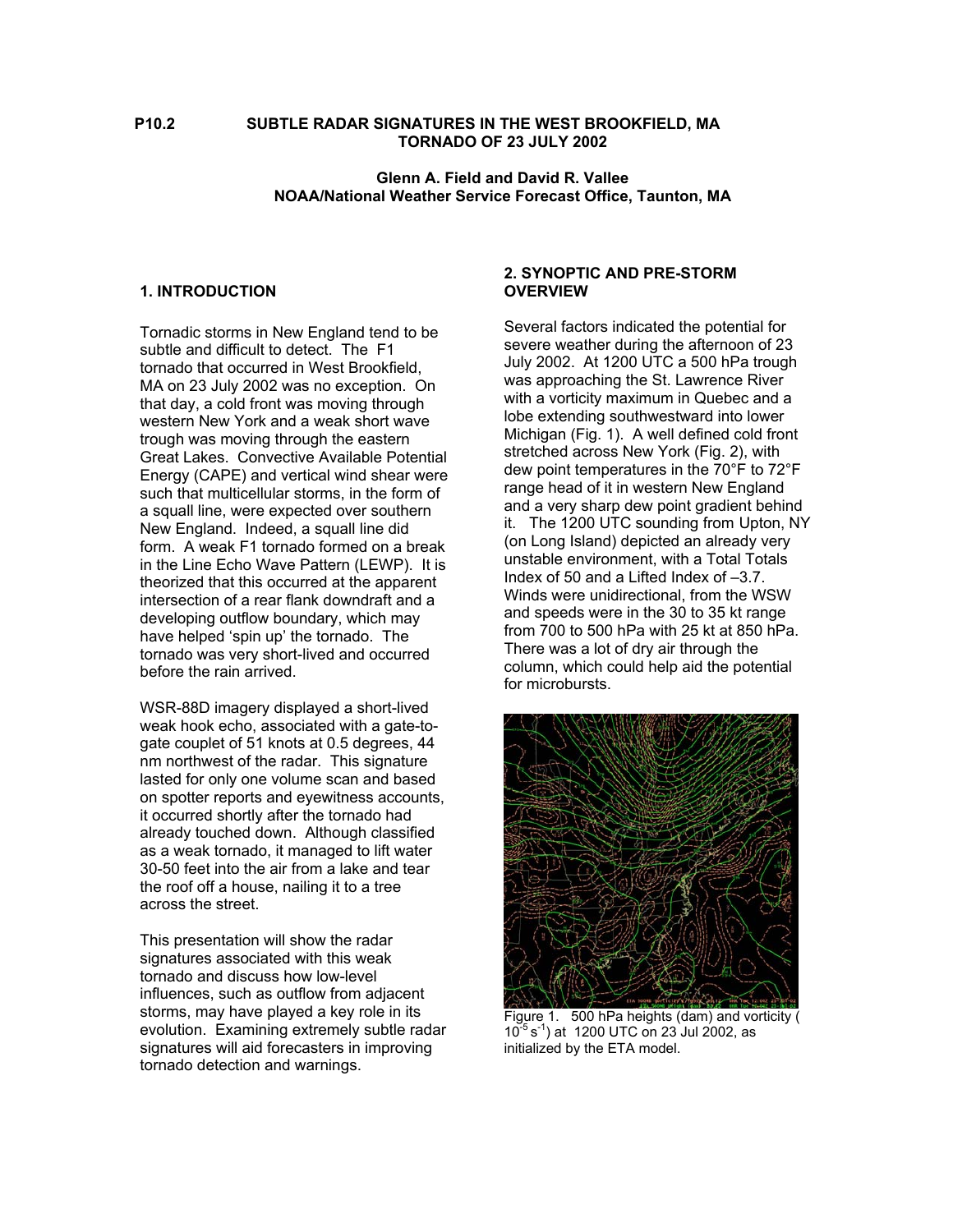

Figure 2. Surface Mean Sea Level Pressure (hPa) and 1000-500 hPa thickness at 1200 UTC on 23 Jul 2002, as initialized by the ETA model.

The 0-3 km storm-relative helicity was 130  $m^2$  s<sup>-2</sup> with a straight-line hodograph (not shown); somewhat more veering of the wind was noted in the 3-6 km portion of the hodograph. The highest CAPE forecast by the ETA model was 2350 J kg $^{-1}$  over Connecticut, at 1800 UTC, with only 1500 J kg<sup>-1</sup> over western Worcester County, MA. The 0–4 km wind shear, from BUFKIT (Mahoney et al. 1998), was 13 m s<sup>-1</sup> at 1800 UTC. Using a chart based on Weisman et al. (1996) the vertical wind profiles were such that multicellular storms were the expected type of convection (Fig. 3). With surface heating occurring, a narrow vorticity lobe moving across north central New England during the late afternoon, and an approaching cold front, forecasters expected a squall line to form in eastern New York and move into southern New England. Because helicity values were below 150  $m<sup>2</sup>$  $s<sup>-2</sup>$ , tornadoes did not appear to be a main concern, although it was felt that an isolated one could not be ruled out, if some local effects could help induce a spin-up.



Figure 3. With 0-4 km shear of 13 m s<sup>-1</sup> and a CAPE in the range of  $1500 - 2350$  J kg<sup>-1</sup> multicellular storms were expected to form. Weisman et al. (1996)

### **3. WHAT OCCURRED / STORM DAMAGE**

An organized squall line formed early in the afternoon (Fig. 4) and by 1900 UTC there were bowing segments (not shown). As the squall line moved over southwestern Worcester County, MA, both a strong microburst and a very short-lived F1 tornado were produced at 1915 UTC in West Brookfield. There were no injuries. The tornado had a path width of 75 yards and a path length of only 0.4 miles. The tornado formed over the northeast portion of Lake Wickaboag and traveled to the east, dissipating just to the east of Wickaboag Valley Road. Most large trees were blown down from southwest to northeast, but there was evidence of trees blown to the north and northwest on the north side of the lake, which was likely related to the circulation center over the eastern portion of the lake. Eyewitnesses reported that a curtain of water from the lake was drawn 30 to as much as 50 feet high in the air. This traveled east and struck a house by the lake, causing its roof to fly off and become nailed to a tree across the street (Fig. 5 and 6). Interestingly, every person interviewed recalled that the wind damage occurred before any rain fell. As will be shown in the radar imagery, the tornado occurred on the leading edge of the bowed segment.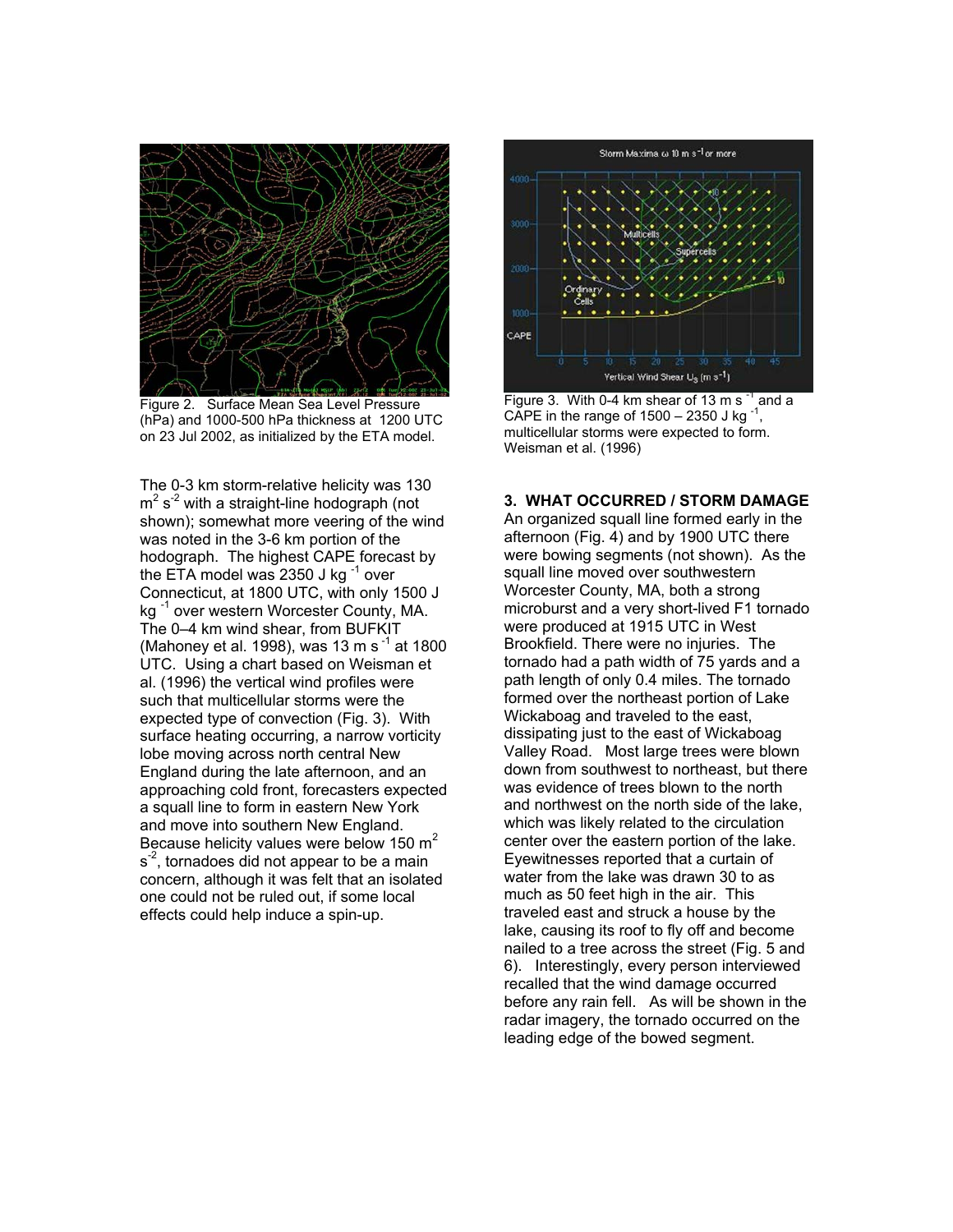

Figure 4. Visible satellite photo of squall line at 1932 UTC on 23 Jul 2002, with cloud-to-ground lightning strikes superimposed in red

The same storm cell was responsible for more damage in the town of Spencer, two towns to the east of West Brookfield. Large trees were uprooted, some landing on cars, houses, and other structures. Wind speeds approaching 100 mph were estimated based on the type of damage seen. From a ground survey, it was determined to be a microburst, though damage from a weak tornado could have been masked by the microburst damage.



Figure 5. Roof blown off house adjacent to Lake Wickaboag. Photo by Glenn Field.



Figure 6. Part of the roof was nailed to a tree across the street. Photo by Glenn Field.

# **4. RADAR IMAGERY INTERPRETATION**

Fig. 7 shows the 0.5° elevation Base Reflectivity (REF) and Fig. 8 shows the 0.5° elevation Storm Relative Motion (SRM) image from the WSR-88D, located to the east in Taunton, MA. At this elevation, the beam, in a standard atmosphere, is centered on 4175 ft. MSL at West Brookfield, MA. While there are several notable features in this radar image, including the cell approaching Longmeadow, MA, and the curved shaped cell just west of Wilbraham, MA, the storm producing the F1 tornado is a far less impressive storm in the center of Fig. 7, approaching West Brookfield, MA. A bowing line segment stretches from Barre, MA in the north central part of the image, southward to West Brookfield, in the center part of the image, southwestward to near Palmer, MA. The tornado was right at the leading edge of the reflectivity, near the cross-hair for the label of West Brookfield.

Similarly, the Vertically Integrated Liquid (VIL) image noted stronger cells associated with other portions of the line. At the time of touchdown, the VIL was 1 kg  $\text{m}^2$  (not shown). However, a very broad and intense storm was located well to the north of West Brookfield. Five minutes later, at 1920 UTC, the VIL (Fig. 9) in that storm had increased to nearly 50 kg  $m^2$  near Barre, MA and was the highest on the radar screen.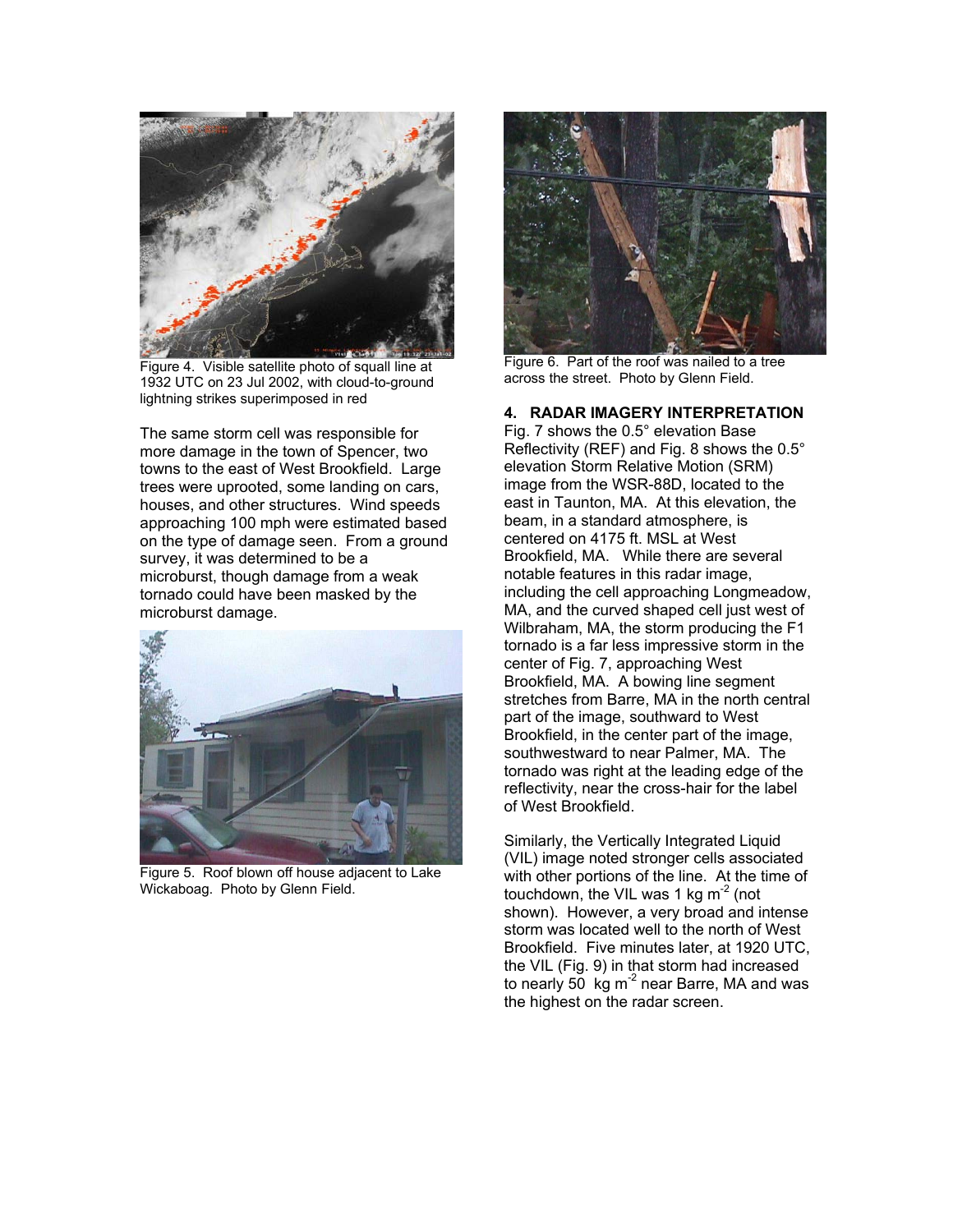

Figure 7. 0.5° Base Reflectivity from the Taunton WSR-88D, at 1915 UTC. West Brookfield is in the center of the image.



Figure 8. 0.5° Storm Relative Motion from the Taunton WSR-88D, at 1915 UTC. West Brookfield is directly to the west of Spencer.



Figure 9. Vertically Integrated Liquid image from the Taunton WSR-88D, at 1920 UTC.

It is theorized that this cluster of cells had created an outflow boundary which had spread southward and was in the vicinity of West Brookfield around 1915 UTC. This was an important cluster of storms. In Fig. 7, note that there seemed to be a northwestward extension to this cluster (seen in the yellow shades on the REF) to near Greenfield, MA, forming a broad-scale comma-shaped feature. To the south of this, a strong apparent rear-flank downdraft took shape. Fig. 10 shows the 0.5° Base Velocity image at 1915 UTC. One can readily detect a large swath of 50-64 knots inbound (northwesterly) winds, pointed right toward West Brookfield, MA, creating the bowing of the line.



Figure 10. 0.5° Base Velocity image from from The Taunton WSR-88D, at 1915 UTC.

At 1920 UTC, the Taunton WSR-88D showed a small-scale hook in the REF (Fig. 11), most noticeable at 1.5° (around 9300 ft MSL at West Brookfield, MA) and a corresponding gate-to-gate velocity couplet in the SRM (Fig. 12), at 0.5°. Both were on the leading edge of the bow. Presumably, this is a result of the horizontal vorticity already present (due to the vertical wind shear) being stretched and lifted higher into the atmosphere.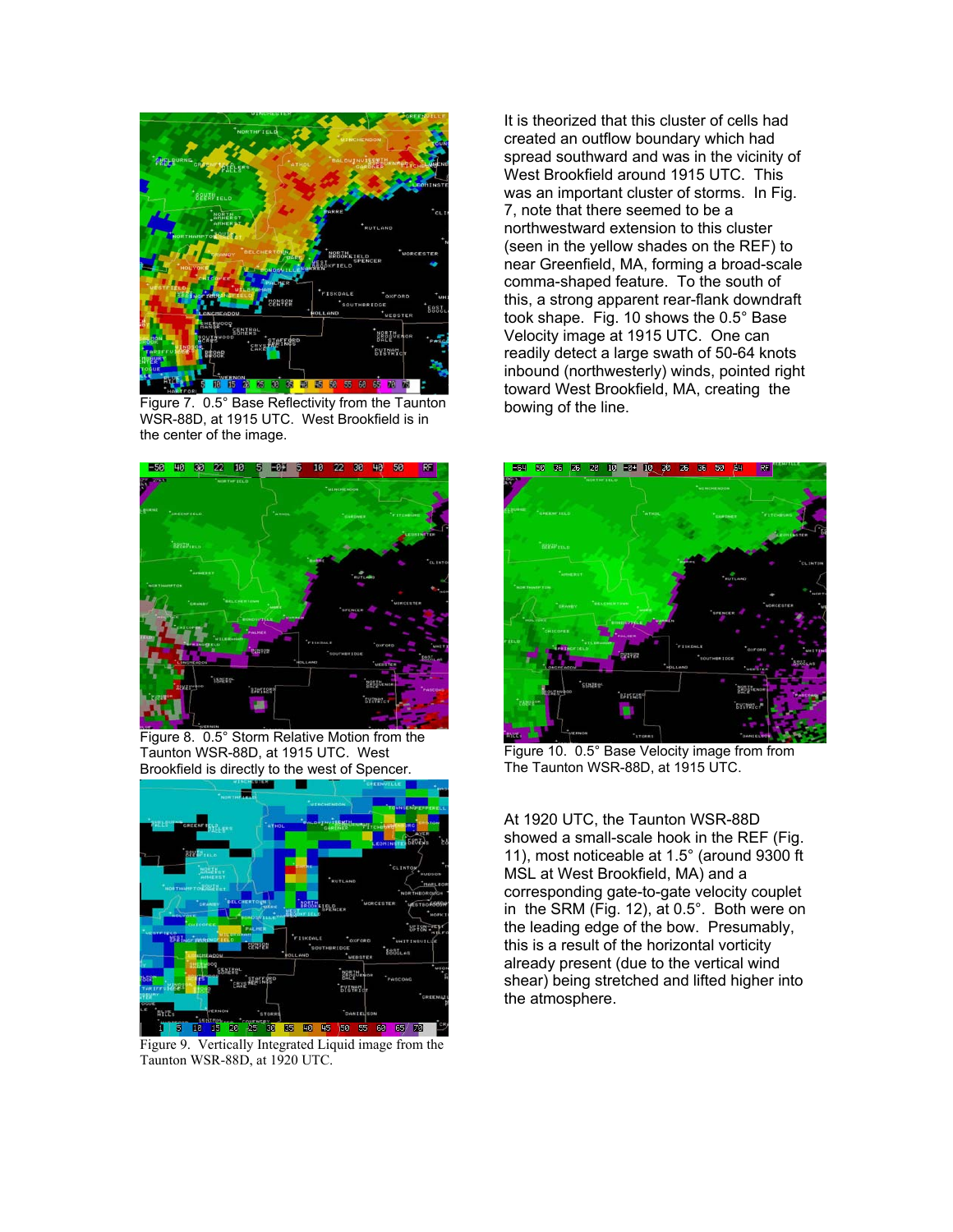

Figure 11. 1.5° Base Reflectivity image from the Taunton WSR-88D, at 1920 UTC. Note the hook appendage on leading edge west of Spencer.



Figure 12. 0.5° Storm Relative Motion image from the Taunton WSR-88D, at 1920 UTC. Note green/red couplet in center of image.

The SRM showed a gate-to-gate couplet of 51 knots (35 knots inbound and 16 knots outbound) at 44 nm northwest of the radar. This signature lasted for only one volume scan at the lowest elevation angle and did not appear until 1920 UTC at the 0.5° angle, after the tornado had struck, according to detailed timing from eyewitness accounts. This minimal mesocyclone signature was evident at 1.5° (higher up) at 1925 UTC.

It is hypothesized that the larger storm to the north, near Barre, had created an outflow boundary, which served as the focus for the tornado spin-up when the rear-flank

downdraft intersected it. This is very similar to the case documented by Schmocker et al. (2000), which showed how "an outflow boundary appeared to cause a dramatic change in the local low-level vertical wind shear profile and storm-relative helicity, leading to a more favorable environment for low-level mesocyclogenesis along a convective line as it intersected this outflow boundary." This expanded upon work done by Maddox et al. (1980), which showed how low-level boundaries enhance the low–level convergence, vertical vorticity, and stormrelative helicity.

The Taunton WSR-88D did not show a strong couplet at 1915 UTC and only a minimal mesocyclone at 1920 UTC and higher up at 1925 UTC due to: 1) the tornado circulation may have been too small (spatial resolution); 2) the rotation may have been too weak to detect; 3) the radar beam may have been overshooting the best part of the circulation, which might have been much closer to the ground initially; 4) temporal resolution issue – the tornado lasted less than a minute, yet the imagery is every 5 minutes. The new VCP12 has reduced the volume scan time to nearly 4 minutes, as of this writing. Radar imagery obtained from the Albany, NY WSR-88D indicated that no coherent rotation couplets were present through 1921 UTC, although the area was in the range-folded region at the time of the tornado. Then, at 1926 UTC, a strong gateto-gate coupled formed at  $0.5^\circ$  just to the north of Spencer (Fig. 13). The rotation was >50 knots outbound and 35 knots inbound. This was at an elevation of 12,700 ft. MSL at that location. Taunton radar at 1925 UTC did not show a significant signature at that level (roughly 2.4°).